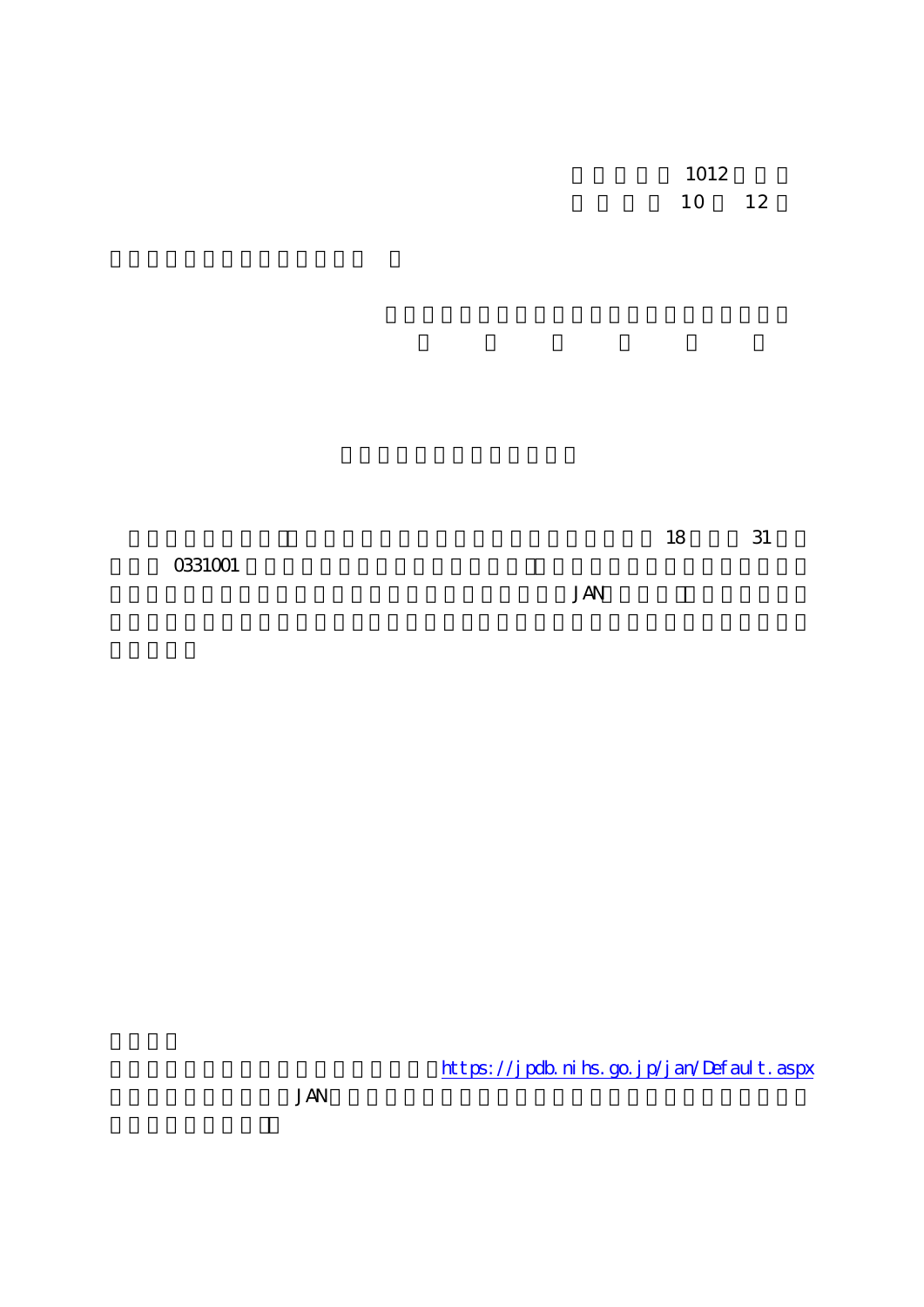別添

(別表1) INN との整合性が図られる可能性のあるもの

(平成 18 年 3 月 31 日薬食審査発第 0331001 号厚生労働省医薬食品局審査管理課長通知に示す別表1)

登録番号 303-1-A4

JAN(日本名):ピルトブルチニブ

JAN(英 名):Pirtobrutinib



# $C_{22}H_{21}F_{4}N_{5}O_{3}$

5-アミノ-3-{4-[(5-フルオロ-2-メトキシベンズアミド)メチル]フェニル}-1-[(2*S*)-1,1,1-トリフルオロプロパ ン-2-イル]-1*H*-ピラゾール-4-カルボキシアミド

5-Amino-3-{4-[(5-fluoro-2-methoxybenzamido)methyl]phenyl}-1-[(2*S*)-1,1,1-trifluoropropan-2-yl]-1*H*-pyrazole-4 carboxamide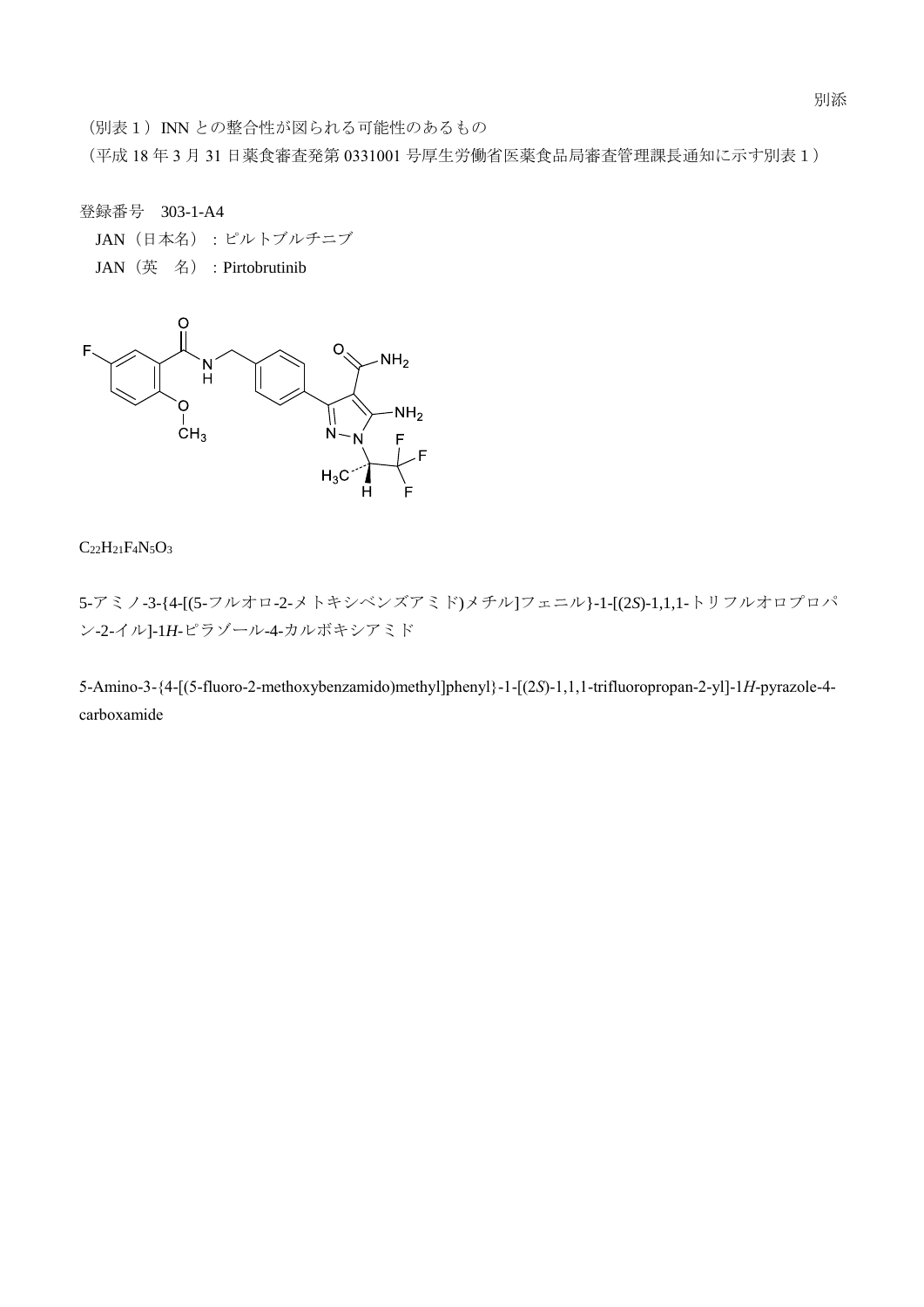(別表2) INN に収載された品目の我が国における医薬品一般的名称

(平成 18 年 3 月 31 日薬食審査発第 0331001 号厚生労働省医薬食品局審査管理課長通知に示す別表2)

登録番号 303-1-B1

JAN(日本名):ベムペド酸 JAN(英 名):Bempedoic Acid



 $C_{19}H_{36}O_5$ 

8-ヒドロキシ-2,2,14,14-テトラメチルペンタデカン二酸

8-Hydroxy-2,2,14,14-tetramethylpentadecanedioic acid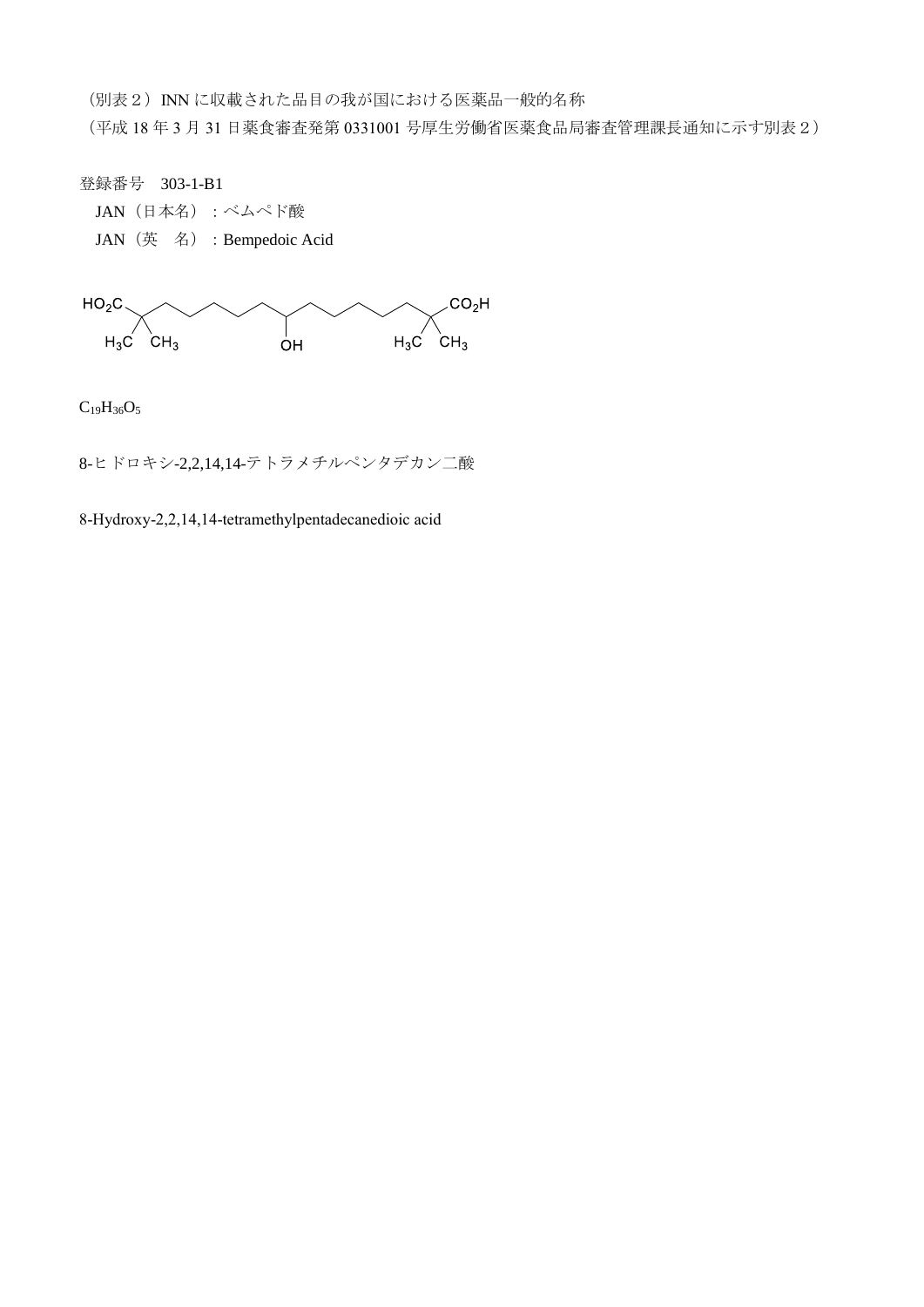登録番号 303-1-B4

- JAN (日本名):ラゼルチニブメシル酸塩水和物
- JAN (英 名) : Lazertinib Mesilate Hydrate



 $C_{30}H_{34}N_8O_3 \cdot CH_4O_3S \cdot H_2O$ 

*N*-{5-[(4-{4-[(ジメチルアミノ)メチル]-3-フェニル-1*H*-ピラゾール-1-イル}ピリミジン-2-イル)アミノ]-4-メト キシ-2-(モルホリン-4-イル)フェニル}プロパ-2-エンアミド 一メタンスルホン酸塩一水和物

*N*-{5-[(4-{4-[(Dimethylamino)methyl]-3-phenyl-1*H*-pyrazol-1-yl}pyrimidin-2-yl)amino]-4-methoxy-2-(morpholin-4-yl)phenyl}prop-2-enamide monomethanesulfonate monohydrate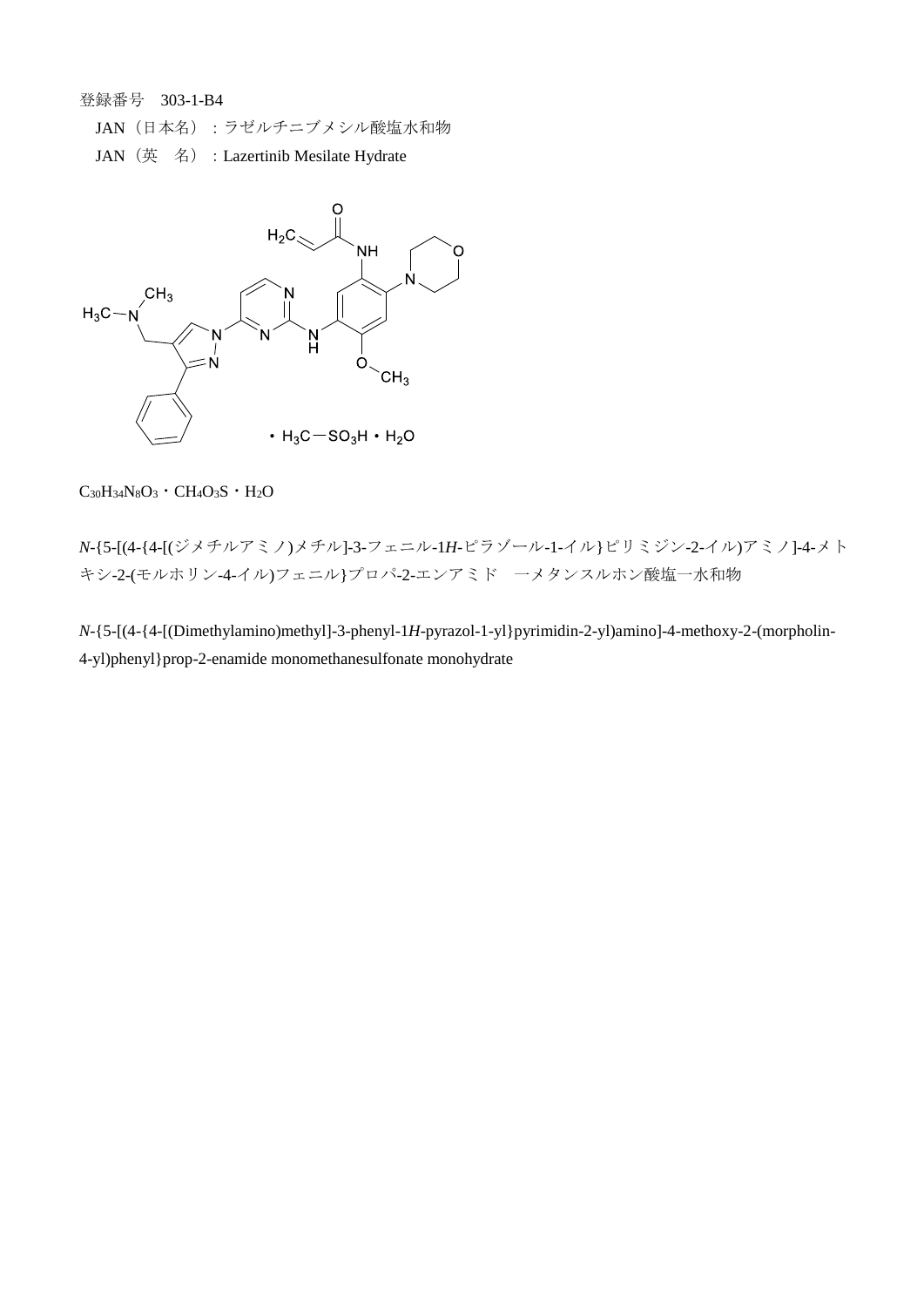登録番号 303-1-B5

JAN(日本名):リネリキシバット JAN (英名) : Linerixibat



 $C_{28}H_{38}N_2O_7S$ 

3-({[(3*R*,5*R*)-3-ブチル-3-エチル-7-メトキシ-1,1-ジオキソ-5-フェニル-2,3,4,5-テトラヒドロ-1*H*-1λ<sup>6</sup> ,4-ベンゾ チアアゼピン-8-イル]メチル}アミノ)ペンタン二酸

3-({[(3*R*,5*R*)-3-Butyl-3-ethyl-7-methoxy-1,1-dioxo-5-phenyl-2,3,4,5-tetrahydro-1*H*-1λ 6 ,4-benzothiazepin-8 yl]methyl}amino)pentanedioic acid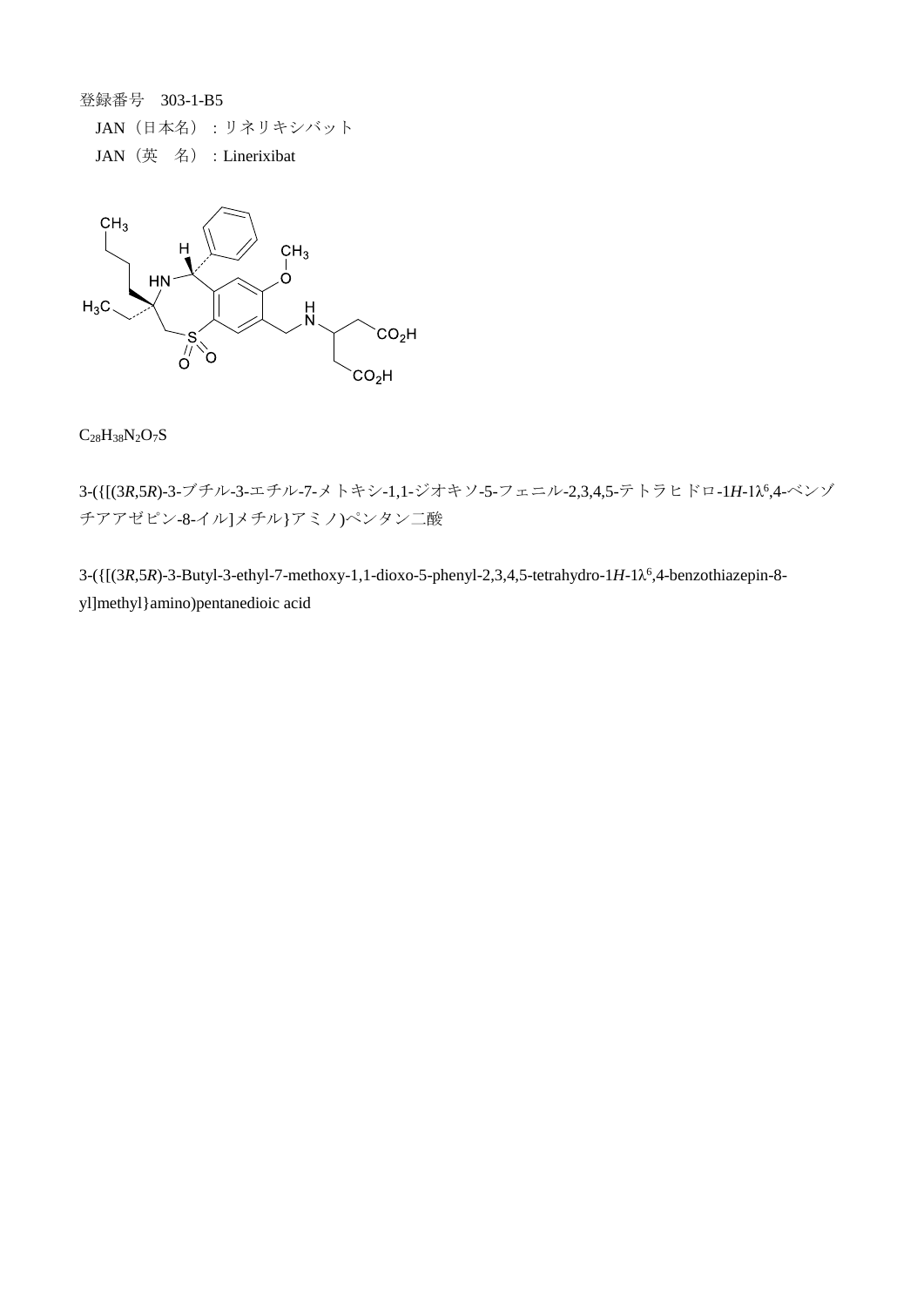登録番号 303-1-B7 JAN(日本名):ナビトクラクス JAN(英 名):Navitoclax



## $C_{47}H_{55}CIF_3N_5O_6S_3$

4-(4-{[2-(4-クロロフェニル)-5,5-ジメチルシクロヘキサ-1-エン-1-イル]メチル}ピペラジン-1-イル)-*N*-[4- {[(2*R*)-4-(モルホリン-4-イル)-1-(フェニルスルファニル)ブタン-2-イル]アミノ}-3-(トリフルオロメタンスル ホニル)ベンゼンスルホニル]ベンズアミド

4-(4-{[2-(4-Chlorophenyl)-5,5-dimethylcyclohex-1-en-1-yl]methyl}piperazin-1-yl)-*N*-[4-{[(2*R*)-4-(morpholin-4-yl)- 1-(phenylsulfanyl)butan-2-yl]amino}-3-(trifluoromethanesulfonyl)benzenesulfonyl]benzamide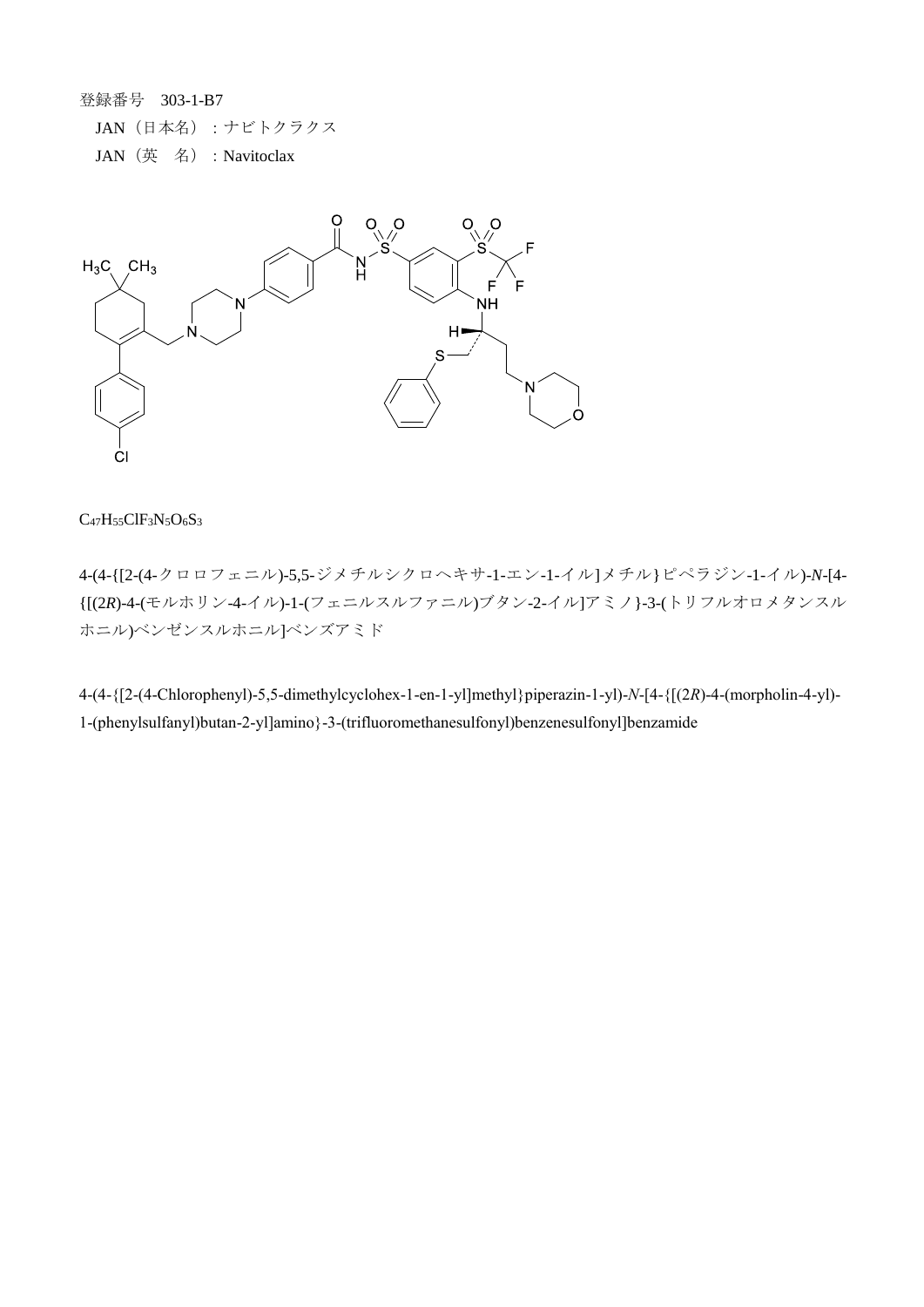### 登録番号 303-2-B1

JAN (日本名):シルガビマブ (遺伝子組換え) JAN (英名) : Cilgavimab (Genetical Recombination)

アミノ酸配列及びジスルフィド結合

### L 鎖

DIVMTQSPDS LAVSLGERAT INCKSSQSVL YSSNNKNYLA WYQQKPGQPP KLLMYWASTR ESGVPDRFSG SGSGAEFTLT ISSLQAEDVA IYYCQQYYST LTFGGGTKVE IKRTVAAPSV FIFPPSDEQL KSGTASVVCL LNNFYPREAK VQWKVDNALQ SGNSQESVTE QDSKDSTYSL SSTLTLSKAD YEKHKVYACE VTHQGLSSPV TKSFNRGEC

### **H**鎖

```
EVQLVESGGG LVKPGGSLRL SCAASGFTFR DVWMSWVRQA PGKGLEWVGR
IKSKIDGGTT DYAAPVKGRF TISRDDSKNT LYLQMNSLKT EDTAVYYCTT
AGSYYYDTVG PGLPEGKFDY WGQGTLVTVS SASTKGPSVF PLAPSSKSTS
GGTAALGCLV KDYFPEPVTV SWNSGALTSG VHTFPAVLQS SGLYSLSSVV
TVPSSSLGTQ TYICNVNHKP SNTKVDKRVE PKSCDKTHTC PPCPAPEFEG
GPSVFLFPPK PKDTLYITRE PEVTCVVVDV SHEDPEVKFN WYVDGVEVHN
AKTKPREEQY NSTYRVVSVL TVLHQDWLNG KEYKCKVSNK ALPASIEKTI
SKAKGQPREP QVYTLPPSRE EMTKNQVSLT CLVKGFYPSD IAVEWESNGQ
PENNYKTTPP VLDSDGSFFL YSKLTVDKSR WQQGNVFSCS VMHEALHNHY
TQKSLSLSPG K
```
H 鎖 N311:糖鎖結合;H 鎖 K461:部分的プロセシング L 鎖 C219-H 鎖 C234, H 鎖 C240-H 鎖 C240, H 鎖 C243-H 鎖 C243: ジスルフィド結合

主な糖鎖の推定構造

 $\text{Gal}_{0-2}\left\{\begin{array}{l}(\beta1-4)\text{GlcNAc}(\beta1-2)\text{Man}(\alpha1-6)\\ |\beta1-4)\text{GlcNAc}(\beta1-2)\text{Man}(\alpha1-3)\end{array}\right.$ Man( $\beta1-4$ )GlcNAc( $\beta1-4$ )GlcNAc

C<sub>6626</sub>H<sub>10218</sub>N<sub>1750</sub>O<sub>2078</sub>S<sub>44</sub> (タンパク質部分, 4本鎖)

H 鎖 C<sub>2254</sub>H<sub>3474</sub>N<sub>594</sub>O<sub>694</sub>S<sub>15</sub>

L鎖  $C_{1059}H_{1639}N_{281}O_{345}S_7$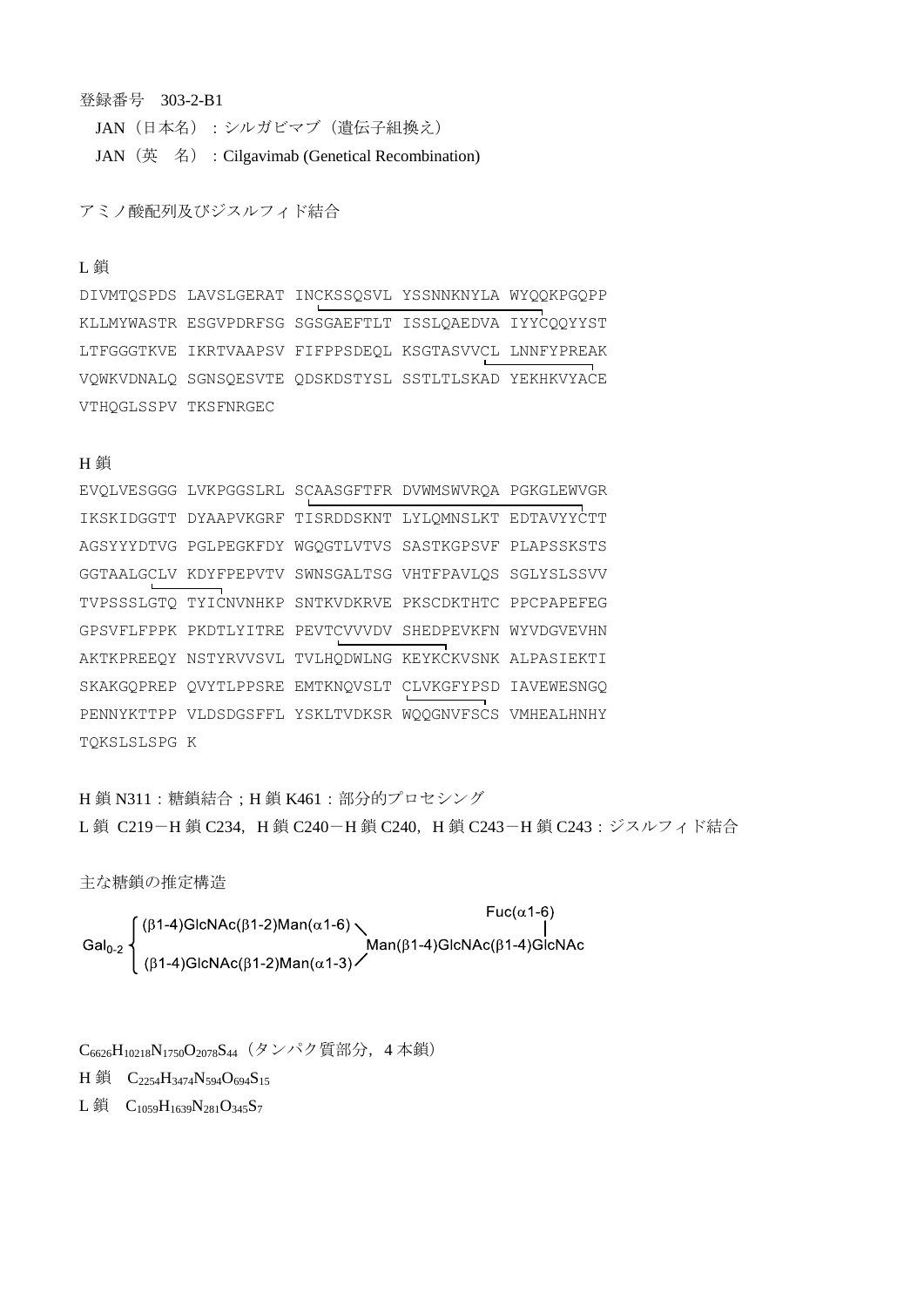シルガビマブは、遺伝子組換え抗 SARS-CoV-2 スパイクタンパク質モノクローナル抗体であり、ヒト IgG1 に由来する. H鎖の 248, 249, 266, 268, 270 及び 345 番目のアミノ酸残基は, それぞれ Phe, Glu, Tyr, Thr, Glu 及び Ser に置換されている. シルガビマブは、チャイニーズハムスター卵巣細胞により産生され る.シルガビマブは,461 個のアミノ酸残基からなる H 鎖(γ1 鎖)2 本及び 219 個のアミノ酸残基からな る L 鎖(κ 鎖)2 本で構成される糖タンパク質(分子量:約 152,000)である.

Cilgavimab is a recombinant anti-SARS-CoV-2 spike protein monoclonal antibody derived from human IgG1. In the H-chain, amino acid residues at positions 248, 249, 266, 268, 270 and 345 are substituted by Phe, Glu, Tyr, Thr, Glu and Ser, respectively. Cilgavimab is produced in Chinese hamster ovary cells. Cilgavimab is a glycoprotein (molecular weight: ca. 152,000) composed of 2 H-chains (γ1-chains) consisting of 461 amino acid residues each and 2 L-chains (κ-chains) consisting of 219 amino acid residues each.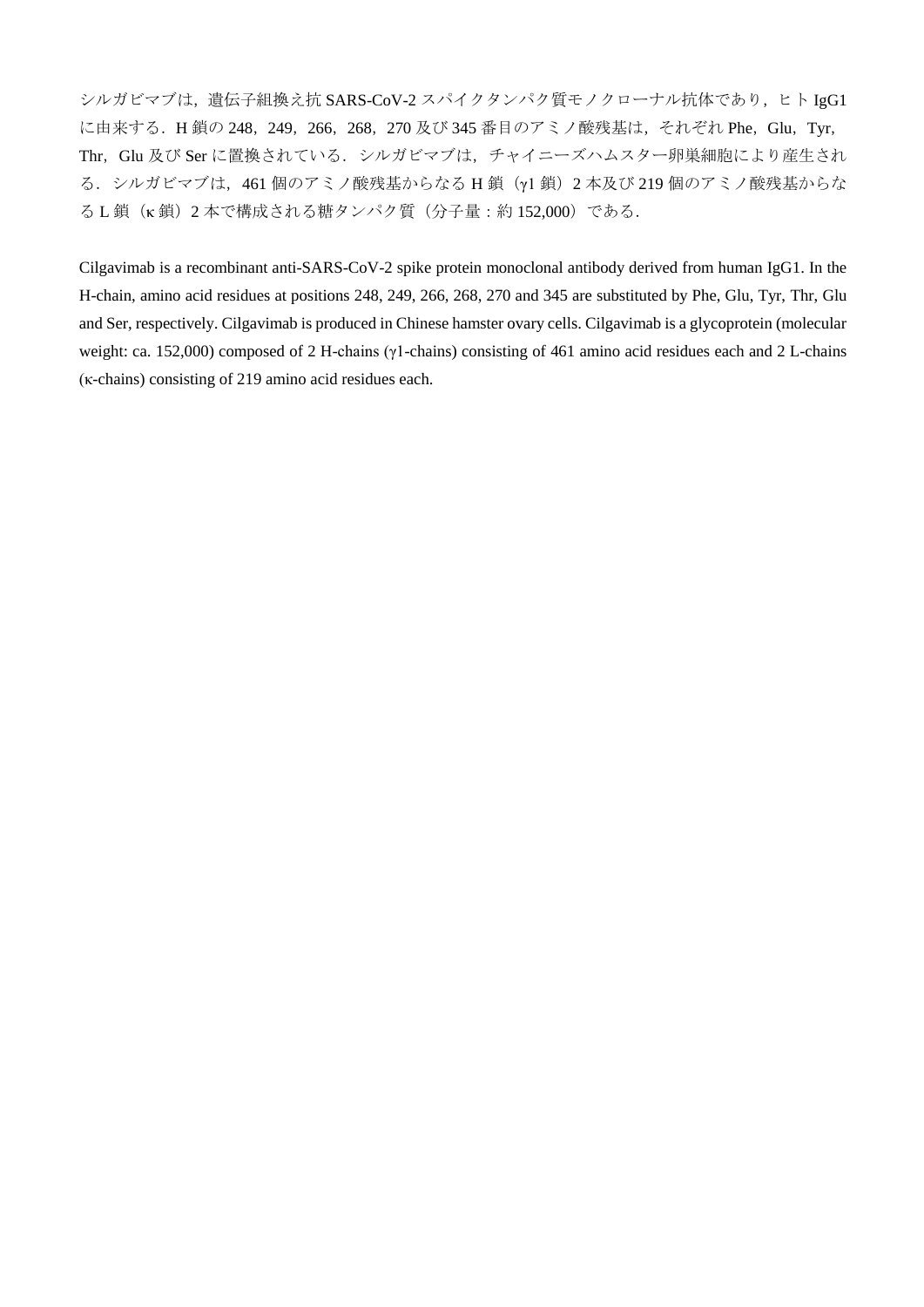登録番号 303-2-B2

JAN(日本名):チキサゲビマブ(遺伝子組換え) JAN (英 名) : Tixagevimab (Genetical Recombination)

アミノ酸配列及びジスルフィド結合

#### L 鎖

EIVLTQSPGT LSLSPGERAT LSCRASQSVS SSYLAWYQQK PGQAPRLLIY GASSRATGIP DRFSGSGSGT DFTLTISRLE PEDFAVYYCQ HYGSSRGWTF GQGTKVEIKR TVAAPSVFIF PPSDEQLKSG TASVVCLLNN FYPREAKVQW KVDNALQSGN SQESVTEQDS KDSTYSLSST LTLSKADYEK HKVYACEVTH QGLSSPVTKS FNRGEC

#### H 鎖

QMQLVQSGPE VKKPGTSVKV SCKASGFTFM SSAVQWVRQA RGQRLEWIGW IVIGSGNTNY AQKFQERVTI TRDMSTSTAY MELSSLRSED TAVYYCAAPY CSSISCNDGF DIWGQGTMVT VSSASTKGPS VFPLAPSSKS TSGGTAALGC LVKDYFPEPV TVSWNSGALT SGVHTFPAVL QSSGLYSLSS VVTVPSSSLG TQTYICNVNH KPSNTKVDKR VEPKSCDKTH TCPPCPAPEF EGGPSVFLFP PKPKDTLYIT REPEVTCVVV DVSHEDPEVK FNWYVDGVEV HNAKTKPREE QYNSTYRVVS VLTVLHQDWL NGKEYKCKVS NKALPASIEK TISKAKGQPR EPQVYTLPPS REEMTKNQVS LTCLVKGFYP SDIAVEWESN GQPENNYKTT PPVLDSDGSF FLYSKLTVDK SRWQQGNVFS CSVMHEALHN HYTQKSLSLS PGK

H鎖 Q1:部分的ピログルタミン酸;H鎖 N303:糖鎖結合;H鎖 K453:部分的プロセシング L鎖 C216-H鎖 C226, H鎖 C232-H鎖 C232, H鎖 C235-H鎖 C235:ジスルフィド結合

主な糖鎖の推定構造

$$
\text{Gal}_{0\text{-}2}\left\{\begin{array}{l}(\beta 1\text{-}4)\text{GlcNAc}(\beta 1\text{-}2)\text{Man}(\alpha 1\text{-}6)\\ \text{Gal}_{0\text{-}2}\left\{\begin{array}{l}(\beta 1\text{-}4)\text{GlcNAc}(\beta 1\text{-}2)\text{Man}(\alpha 1\text{-}6)\\ \text{Man}(\beta 1\text{-}4)\text{GlcNAc}(\beta 1\text{-}4)\text{GlcNAc} \end{array}\right.\right\}
$$

C<sub>6488</sub>H<sub>10034</sub>N<sub>1746</sub>O<sub>2038</sub>S<sub>50</sub> (タンパク質部分, 4本鎖) H 鎖 C<sub>2209</sub>H<sub>3417</sub>N<sub>589</sub>O<sub>684</sub>S<sub>20</sub> L鎖  $C_{1035}H_{1604}N_{284}O_{335}S_5$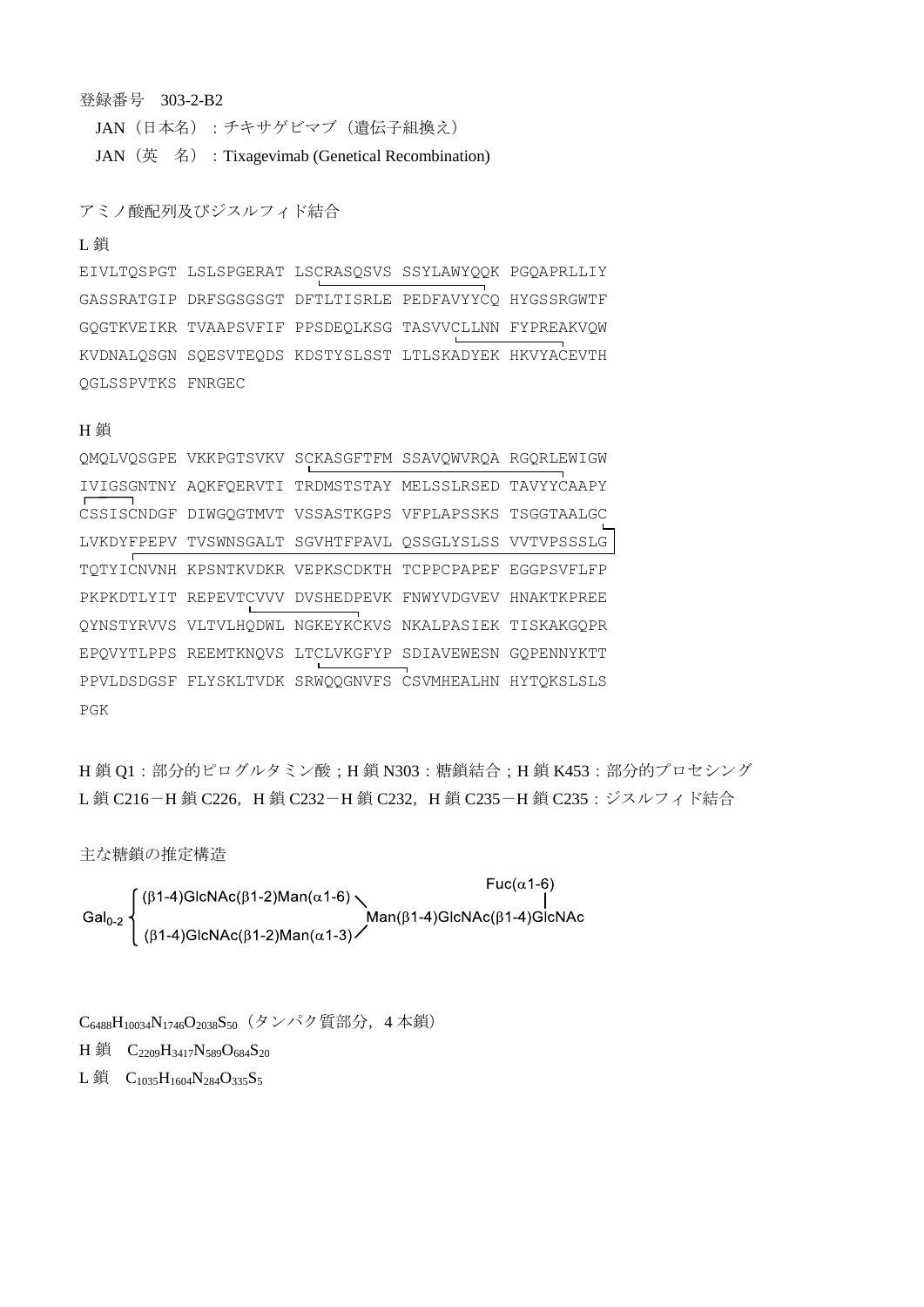チキサゲビマブは,遺伝子組換え抗SARS-CoV-2 スパイクタンパク質モノクローナル抗体であり,ヒトIgG1 に由来する. H鎖の 240, 241, 258, 260, 262 及び 337 番目のアミノ酸残基は, それぞれ Phe, Glu, Tyr, Thr, Glu 及び Ser に置換されている. チキサゲビマブは、チャイニーズハムスター卵巣細胞により産生さ れる.チキサゲビマブは,461 個のアミノ酸残基からなる H 鎖(γ1 鎖)2 本及び 216 個のアミノ酸残基か らなる L 鎖 (κ 鎖) 2 本で構成される糖タンパク質(分子量:約 149,000)である.

Tixagevimab is a recombinant anti-SARS-CoV-2 spike protein monoclonal antibody derived from human IgG1. In the H-chain, amino acid residues at positions 240, 241, 258, 260, 262 and 337 are substituted by Phe, Glu, Tyr, Thr, Glu and Ser, respectively. Tixagevimab is produced in Chinese hamster ovary cells. Tixagevimab is a glycoprotein (molecular weight: ca. 149,000) composed of 2 H-chains (γ1-chains) consisting of 461 amino acid residues each and 2 L-chains (κ-chains) consisting of 216 amino acid residues each.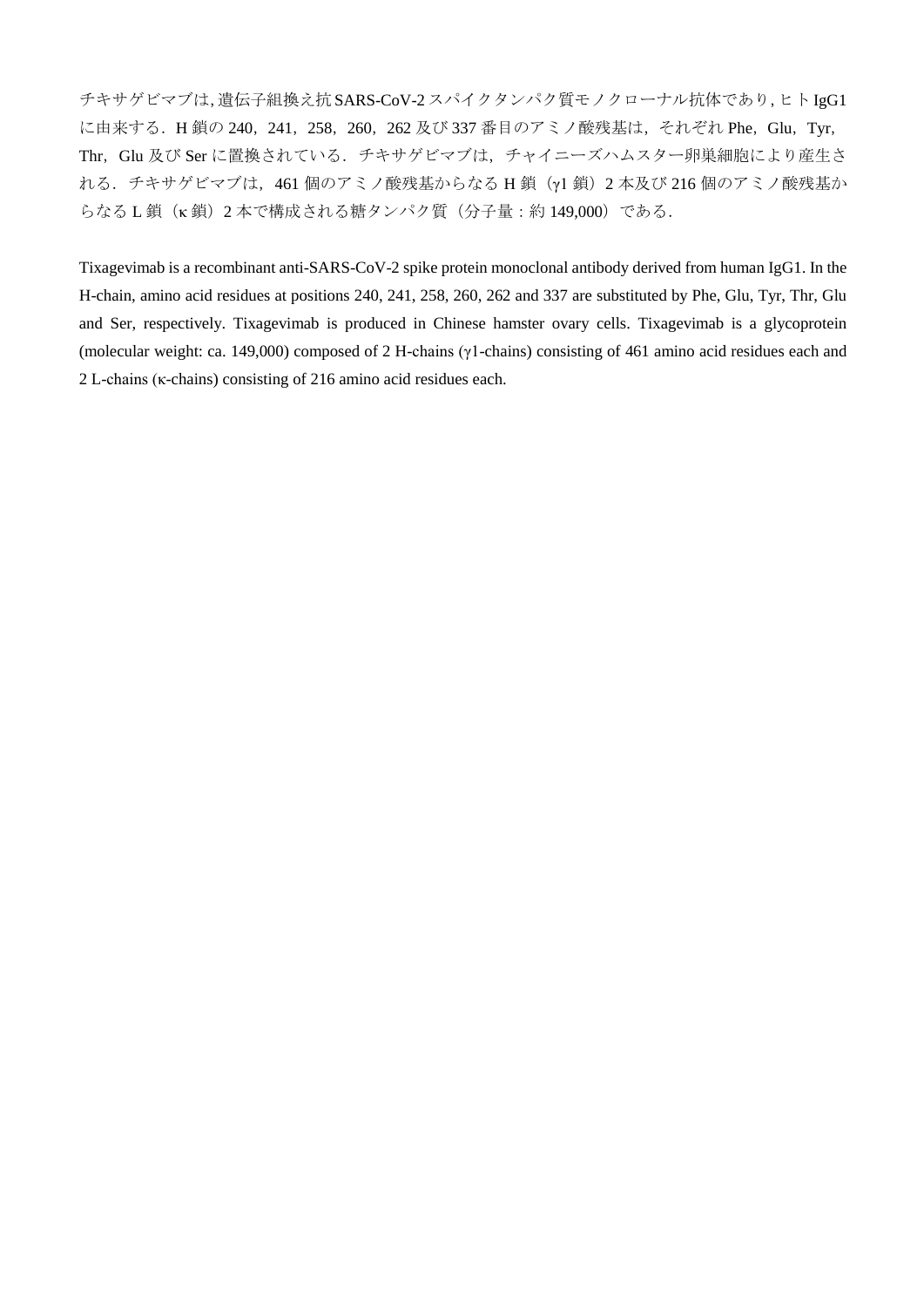登録番号 303-2-B3

JAN(日本名):ペグバリアーゼ(遺伝子組換え)

JAN (英名): Pegvaliase (Genetical Recombination)

アミノ酸配列

MKTLSQAQSK TSSQQFSFTG NSSANVIIGN QKLTINDVAR VARNGTLVSL TNNTDILQGI QASCDYINNA VESGEPIYGV TSGFGGMANV AISREQASEL QTNLVWFLKT GAGNKLPLAD VRAAMLLRAN SHMRGASGIR LELIKRMEIF LNAGVTPYVY EFGSIGASGD LVPLSYITGS LIGLDPSFKV DFNGKEMDAP TALRQLNLSP LTLLPKEGLA MMNGTSVMTG IAANCVYDTQ ILTAIAMGVH ALDIQALNGT NQSFHPFIHN SKPHPGQLWA ADQMISLLAN SQLVRDELDG KHDYRDHELI QDRYSLRCLP QYLGPIVDGI SQIAKQIEIE INSVTDNPLI DVDNQASYHG GNFLGQYVGM GMDHLRYYIG LLAKHLDVQI ALLASPEFSN GLPPSLLGNR ERKVNMGLKG LQICGNSIMP LLTFYGNSIA DRFPTHAEQF NQNINSQGYT SATLARRSVD IFQNYVAIAL MFGVQAVDLR TYKKTGHYDA RASLSPATER LYSAVRHVVG QKPTSDRPYI WNDNEQGLDE HIARISADIA AGGVIVQAVQ DILPSLH 4

K10, K32, K115, K145, K195, K301, K335, K413, K493, K494, K522: 主な PEG 結合部位 A167-S168-G169:メチリデンイミダゾロン化部位

ポリエチレングリコールの結合様式





メチリデンイミダゾロン部の構造Gly166